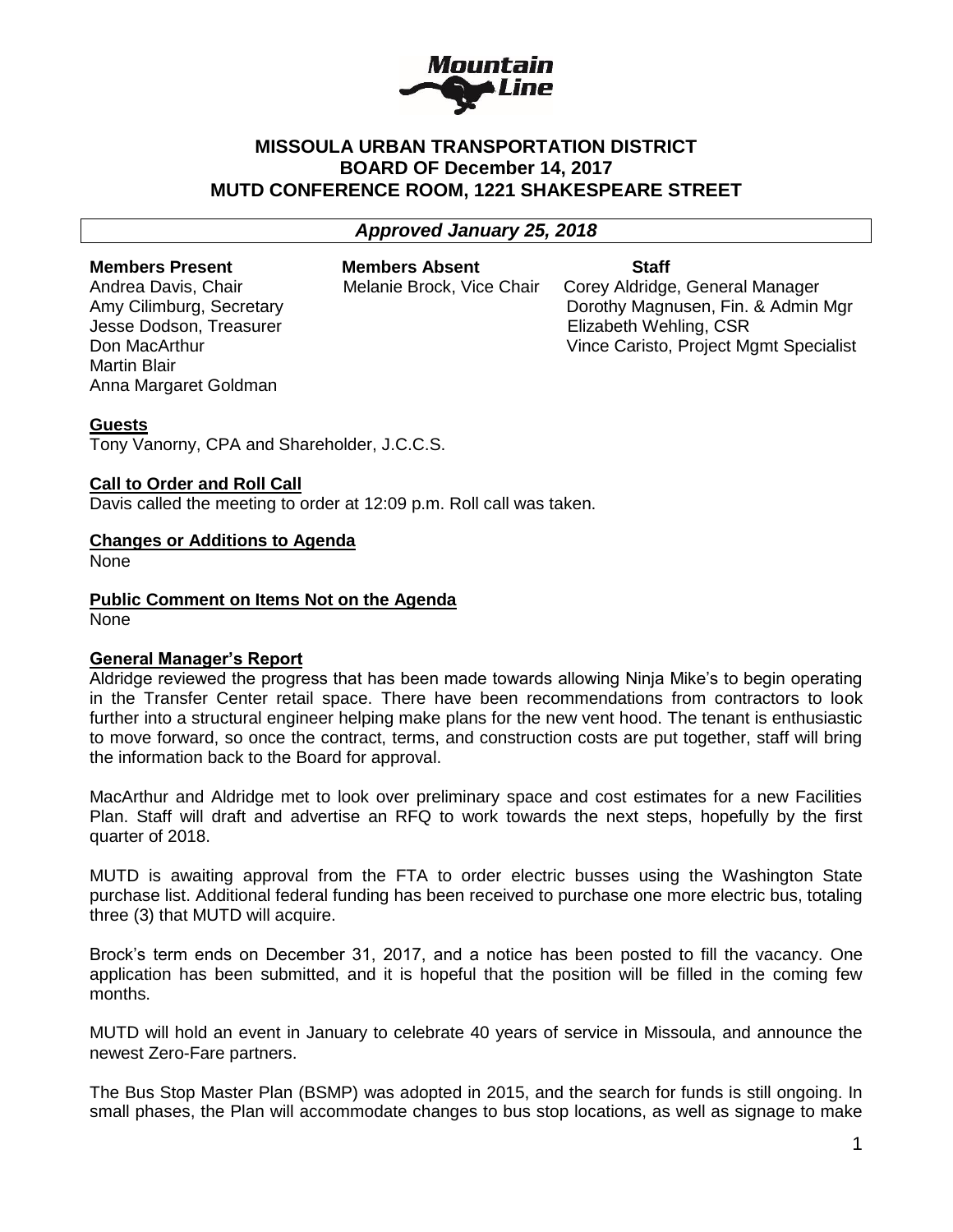finding a stop easier and more accessible. MacArthur uncovered the possibility of using City impact fee funds to pay for portions of the BSMP and Staff will report to the Board as more information becomes available.

## **Fiscal Year 2017 Financial Audit**

Vanorny, CPA and Shareholder with JCCS, presented the results of the 2017 Fiscal Year Financial Audit. Vanorny reviewed the Required Communications Letter and outcome of the Audit. The opinion on the Audit is considered "unmodified," and no instances of noncompliance were found.

Blair made a motion to accept the Fiscal Year 2017 Financial Audit report as presented by Junkermier, Clark, Campanella, Stevens P.C., (JCCS), seconded by Goldman. The motion carried unanimously.

### **Bus Engine Replacement**

Logan discussed the need for a full engine replacement on bus number 425. Cost wise, it is equally as expensive to replace the engine as it is to replace the vehicle, and Cummins is ready to do the job. The FY2018 budget includes funds for engine replacement costs, so no budget amendments will be necessary.

Cilimburg made a motion to approve the engine replacement for bus #425, not to exceed \$35,000, seconded by Dodson. The motion carried unanimously.

### **Disposal of Surplus Vehicles**

Logan presented the disposal of three surplus vehicles, #01- 2009, #02- 2007, and #04- 2000. They have all exceeded their useful life, and have been replaced. Staff is seeking approval from the Board to dispose of these vehicles at auction.

Dodson made a motion to authorize the General Manager to dispose of Vehicles #01, #02, and #04, which are past their useful life, seconded by Goldman. The motion carried unanimously.

#### **Minutes of November 2, 2017**

MacArthur made a motion to approve the minutes of November 2, 2017, seconded by Cilimburg. The motion carried unanimously.

## **Financial Statements and Ridership Reports**

Dodson gave the October 2017 Financial Statements and Ridership Reports. The numbers continue to track closely to budget. Current year change in net position after Capital contributions is \$75,046. Expenses are 2.94% less than budget. Senior Van has been completely separated from Paratransit, and compensation is 2.93% less than budget.

Fixed Route ridership is 3,200 more for October 2018 compared to October 2017. Ridership for FY2018 is 1.5% less than FY2017. Paratransit ridership is 520 more in FY2018 than FY2017. Senior Van ridership for FY2018 is 278 less than FY2017.

Blair made a motion to receive the October 2017 Financial Statements and Ridership Reports, seconded by MacArthur. The motion carried unanimously.

#### **Meeting Schedule for Calendar Year 2018**

The Board reviewed the proposed meeting schedule for calendar year 2018.

Blair made a motion to approve the proposed regular meeting schedule for calendar year 2018, seconded by Dodson. The motion carried unanimously.

## **Election MUTD Board Officers & Committees for Calendar Year 2018**